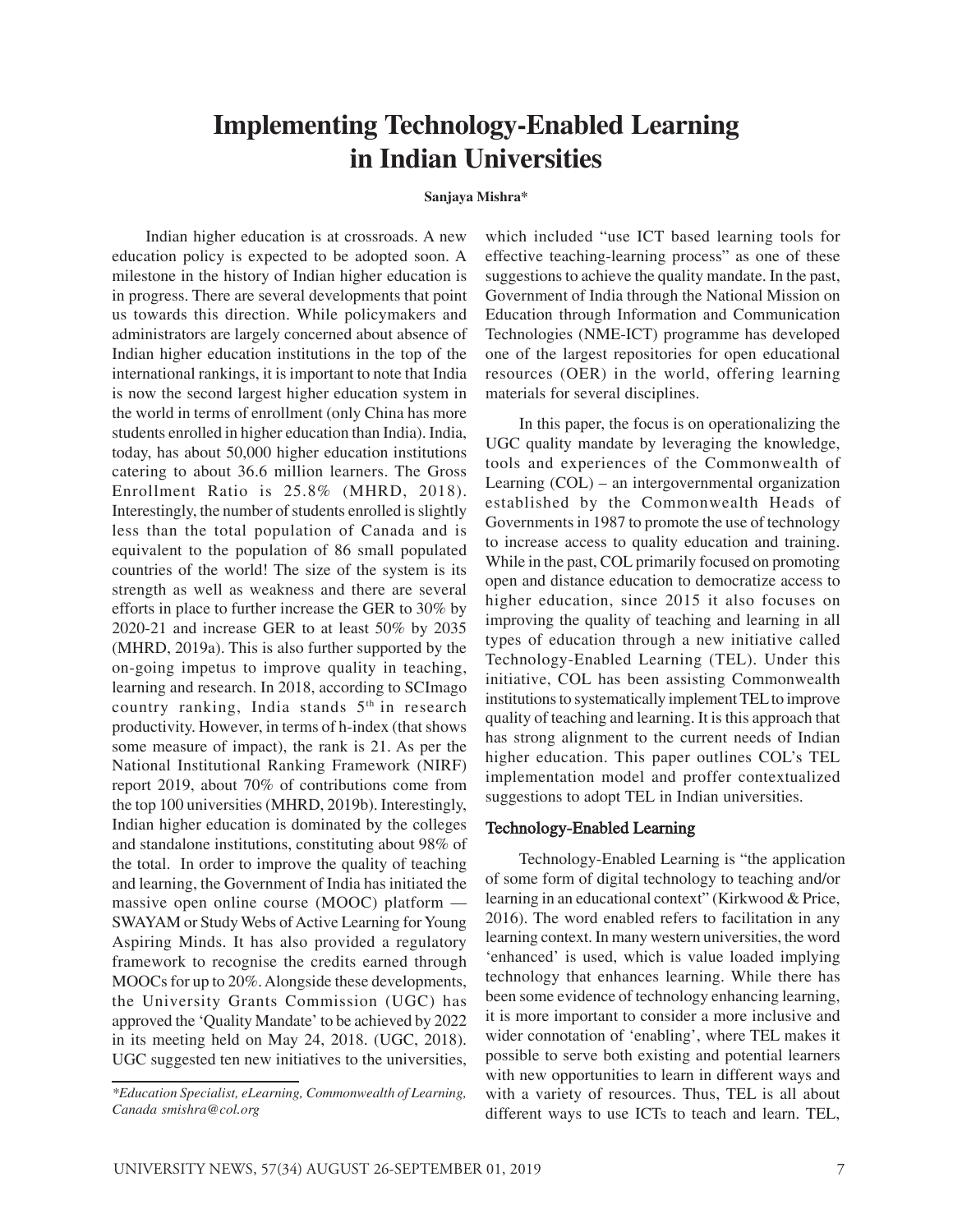therefore, can take broadly two forms: (i) blended learning, and (ii) online learning. While in the United States, 31.6% learners take at least one distance/ online courses, majority of these students take online courses from their campus-based universities (Seaman, Allen and Seaman, 2018). Most learners in the premier universities in the world learn through what is commonly called 'blended learning' in the face-to-face environment. COL's TEL initiative promotes blended learning to move from lecture only teaching strategy to use of diverse active learning methods in teaching in higher education institutions. Blended learning is "the use of traditional classroom teaching methods together with the use of online learning for the same students studying the same content in the same course" (Cleveland-Innes and Wilton, 2018).So, this is thoughtful integration of online tools in classroom teaching. What is important is to recognize that the use of technology is just a tool like the use of presentation tools in a class. It is not about online education or distance education, *per se*. Nevertheless, adopting blended learning requires a change in the mindset of both the teachers and policymakers. Therefore, COL adopts a systematic approach, where the focus is on Policy-Technology-Capacity as prerequisite for successful TEL implementation. COL's TEL implementation takes a three-phase approach (Fig. 1) to develop institutional capabilities and demonstrate results.

| Phase 1:<br>Preparation | • Baseline survey<br>• Policy development<br>• Capacity Building                           |
|-------------------------|--------------------------------------------------------------------------------------------|
| Phase 2:<br>Development | • Strengthening infrastructure<br>• Blended course development<br>• Blended courses in use |
| Phase 3:<br>Maturation  | • Evaluation of blended<br>learning<br>• Community of Practice<br>• Benchmarking TEL       |

**Fig. 1: Phases of TEL implementation**

## *Phase 1: Preparation*

This phase is about clarification and preparation for a deep engagement to institutionalize TEL in the teaching and learning practice. Normally several rounds of discussion take place to agree on the activities to be completed under different phases. The TEL implementation Handbook (Kirkwood, & Price, 2016) forms the basis of initial discussions and assist the collaborating institution to start preparing for the

baseline survey. The baseline survey helps in collecting data to understand the context as well as preparedness of the institution for TEL implementation. The baseline study covers the use of technology by teachers and students for teaching and learning, and there is also a technology infrastructure audit to create an inventory of hardware and software available as well as to identify the strength, weaknesses, opportunities and threats to the institution in the context of TEL implementation. The findings of the baseline study are presented in a workshop to the senior management and staff of the institution to help visualize a scenario of TEL implementation, leading to the development of a draft TEL policy. The University/Institution then takes this to its different decision-making bodies for approval. In order to promote the TEL policy, COL facilitates a workshop to help with the orientation of groups of TEL champions on the use of technology and blended learning. The activities in phase 1 helps buy-in from different stakeholders and clarify expectations about outputs and outcomes.

#### *Phase 2: Development*

As an outcome of the Phase 1, there is a clarity on the infrastructure, as well as capacity in the institution. COL provides the necessary advice to strengthen the infrastructure (learning management system and open access repositories, in particular) and provides expertise to build local capacities to use these technologies. The major focus in Phase 2 is to institutionalize the TEL policy by developing some blended courses and offer these to students. COL supports a blended course development workshop and provides a mentor to oversee the course development process. The development of courses follows the COL's *Guide to Blended Learning* (Cleveland-Innes and Wilton, 2018). There are also various templates to assure quality of the courses developed. So, at the end of Phase 2, there is a group of teachers who have experience in developing and delivering blended courses.

## *Phase 3: Maturation*

Sometimes, this phase runs concurrently along with Phase 2. However, primarily, this phase is focused on evaluation of the TEL implementation by measuring student learning outcomes from the blended courses and documents the teacher pedagogical changes. In addition, COL promotes use of the Community of Practice amongst the TEL implementing institutions, to leverage the power of community learning. In this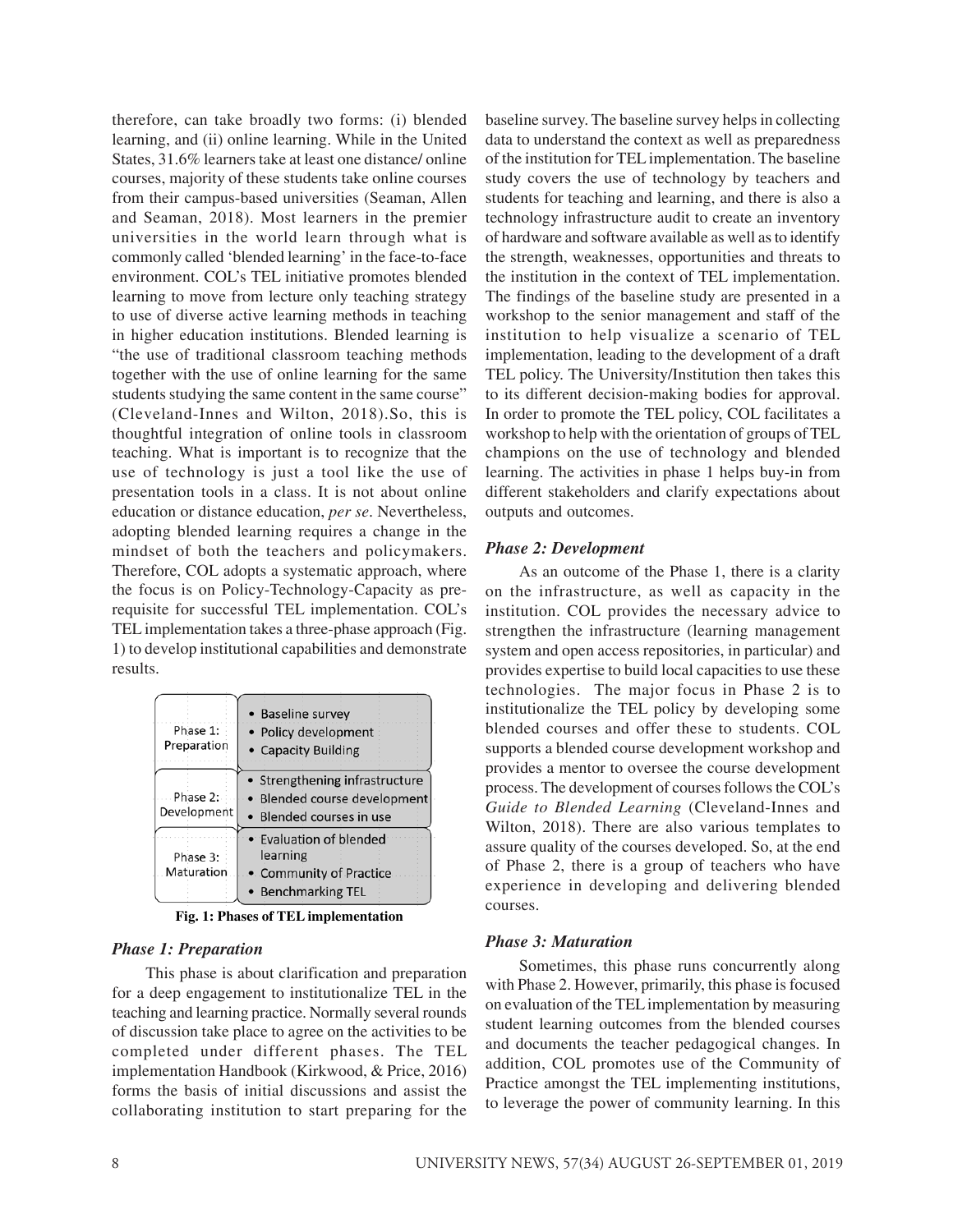phase, the TEL implementing institutions are encouraged to voluntarily use the Benchmarking Toolkit for TEL (Sankey and Mishra, in press) and compare their TEL implementation with similar institutions in the Commonwealth. The benchmarks also help assess their progress and develop plans for institutionalizing TEL.

As a result of TEL implementation, institutions develop and make available more courses for blended delivery, more teachers use technology for teaching and more learners use technology for learning. Indian universities may adopt this systematic approach and work towards the UGC quality mandate by adopting TEL. In order to contextualize TEL implementation in Indian universities, the following sections highlight some of the key issues.

## **Assessing Institutional Readiness**

Wherever we emphasize the use of technology for teaching and learning, issues related to access to technology for both learners and teachers come up in the beginning. Many a times, these are assumptions about lack of technology and prejudice towards effectiveness of technology for teaching and learning. So, we start with understanding how teachers and learners use technology for teaching and learning and in their daily life. Such an approach help clarify the basic issue of access and mostly bring in challenges related to capacity, bandwidth, etc. to the forefront for the institutional leaders to develop appropriate strategy. Interestingly, most of the connectivity issues in educational institutions in India have been taken care of by the National Knowledge Network as over 1,600 institutions are already connected to this highly reliable network supporting teaching, learning and research. Also, majority of learners, today, in Indian universities are born after liberalization and advent of the World Wide Web. They are millennials, who are digital natives and are ready to embrace technology for teaching and learning.

# **Policy Development**

The baseline data should help develop appropriate policy for institutionalization of TEL. COL focuses on developing policy through a consultative process, where teachers of the university help draft policy statements that are appropriate, relevant and feasible. TEL policy is a commitment of the university that clarifies to all stakeholders how ICTs will be used to improve teaching and learning. Some of the key issues covered in a typical TEL policy includes infrastructure availability and support; teaching, learning and assessment; capacity building and reward; and quality assurance and monitoring. A detailed discussion on policy issues can be found on TEL implementation handbook (Kirkwood and Price, 2016). In the Indian context, though, it is also important to make clarity related to credits and workload, as in blended learning scenario some of the activities takes place online. In Malaysia, 30-60% of course content is delivered online in a blended course (Ministry of Education Malaysia, 2014). So, a course with one credit could have anything from 4.5 hours to 9 hours of online engagements in Indian universities. The meaning and scope of online engagements needs to be clarified in the policy, especially to help teachers design blended courses accordingly. Such online engagements could be reading online interactive and non-interactive materials, watching online videos, interacting in discussion forums, doing self-test exercises, working on group projects online, synchronous online lecture sessions with teachers and/or external experts, etc. Additionally, developing guidelines to support blended learning and using OER also help support policy implementation.

# **Improving Infrastructure**

Access to technology in Indian universities can be said to be fair. Most have dedicated IT department or the Computer Science departments to take care of the internal network and support computer systems in the university. In order to effectively implement TEL, it is important to improve the network bandwidth, reliability of the network and availability of relevant software to teach using technology. COL recommends setting up of a learning management system (LMS) and an open access repository. Both can be installed and managed on local server or on a cloud using open source software. The repository helps sharing of educational material developed by teachers in the university to a wider audience, while the LMS is used to offer courses only to the enrolled learners of the university using the resources stored in the repository. Such an approach is useful to bring traffic to the university website and build institutional reputation as a knowledge creator and improve its Webometrics ranking. The management of TEL infrastructure is also an important issue that require competent and enthusiastic human resources to support teachers in developing and offering blended courses. In the context of improving infrastructure, teachers need centralized access to technology facilitation centre to develop new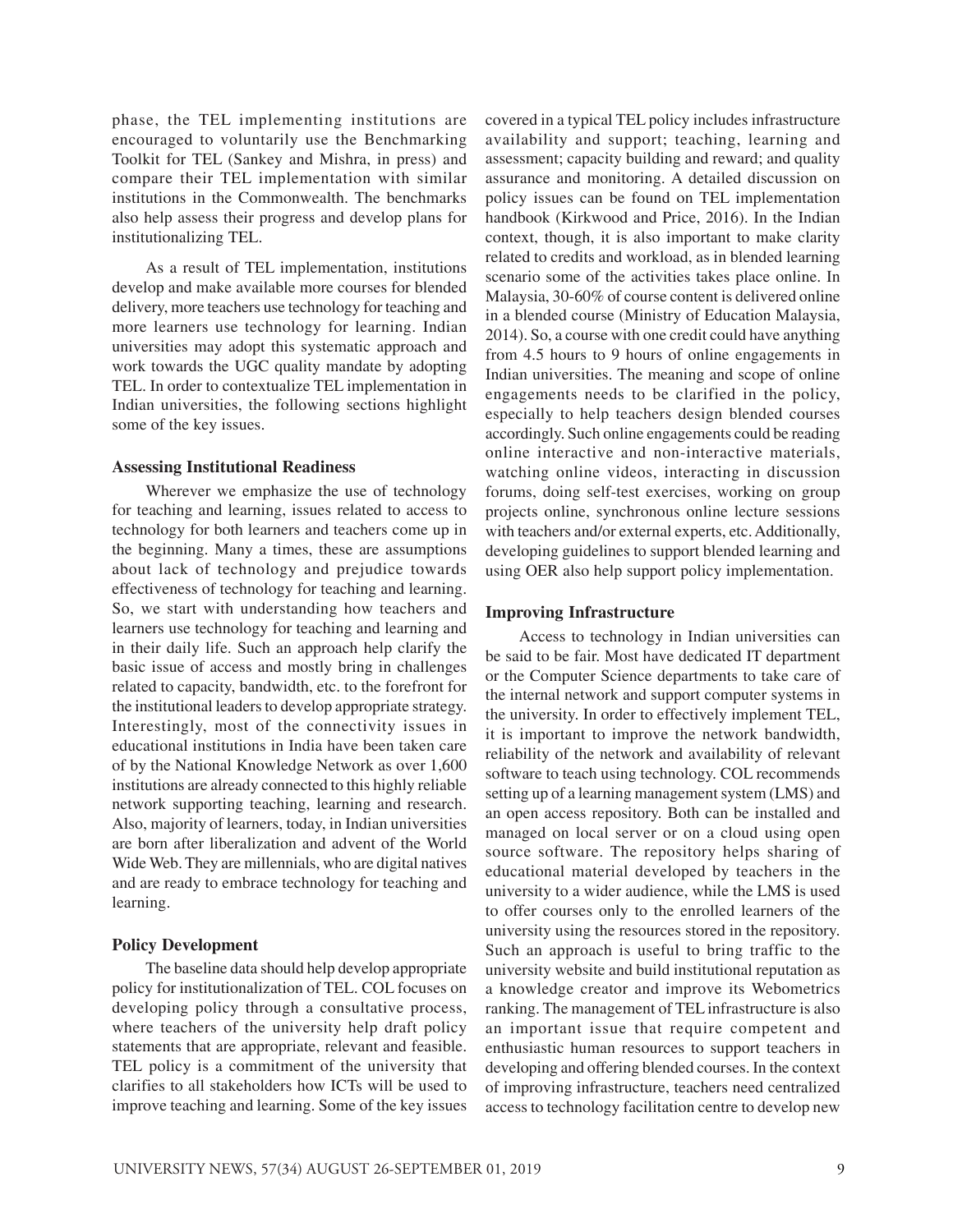learning resources. Under the Pandit Madan Mohan Malviya National Mission on Teachers and Teaching, the Government of India is supporting Teaching and Learning Centres in universities to set up world-class technology infrastructure for supporting teaching and learning. It is important to have such centres (albeit in much lower scale) in the university adopting TEL. Our experiences show teachers need easy access to technology at the time of their need. Many of the technologies are now available online too that can be used; what teachers need is just-in-time support that can be provided through such centres.

# **Capacity Building of Teachers**

Capacity building is the third dimension of COL's TEL implementation model (Policy-Technology-Capacity). Without adequate capacity, quality suffers. So, from the beginning it is important to involve teachers in policymaking and sensitizing them about the advantages of TEL. Regular capacity building helps teachers to remain updated about new developments and implement good practices in their teaching and learning. At present in India, there is a huge emphasis on capacity building for use of technology in teaching and learning. However, it is important also to go beyond workshops and training programmes to focus on tangible outputs and outcomes – actual online/ blended courses developed and offered. COL's approach is to link capacity building with actual course development. Thus, training becomes just-in-time and the skills developed in training are implemented to develop and offer blended courses. Teachers use courses using the blended course development template and assure its quality using the blended course learnability evaluation checklist. The capacity building also should focus on both pedagogy as well as technology aspects to help teachers understand the current trends and take their own decision to appropriately use relevant pedagogical approaches and technology tools to help learners achieve the learning outcomes. We have observed in several TEL implementation projects that teachers appreciate appropriate design and technology that makes their life easier. In the process, teachers develop short video clips for their teaching, and use available OER in their subject to save their time.

# **Research on Student Learning**

The implementation of blended learning can help teachers adopt a scholarly approach to TEL and undertake action research projects to improve their teaching as well as publish research findings in peerreviewed journals. While the outcomes of many TEL implementation show mixed results in terms of improvement in student learning, we have found that courses that are designed well with higher levels of student engagements (discussion forum, practice tests, videos etc.) shows better student learning. However, it is common that learner satisfaction in all blended courses are always high. The LMS used for teaching blended courses provide rich data on students' engagement over a period. This area of study is called learning analytics, which also requires supportive policy for ethical use of data from the LMS.

# **Community of Practice**

The draft new education policy 2019 recommends setting up of a national educational technology forum "for the free exchange of ideas on the use of technology to improve learning, assessment, planning and administration" (MHRD, 2019a). While this is a very laudable initiative, it is much bigger than the role that a Community of Practice (CoP) performs. Within the COL model of TEL implementation, the goal of CoP is to empower the teachers to effectively use TEL for delivering courses and programmes in their institutions. The purpose is to assist teachers in participating institutions to share, collaborate to solve problems, and undertake action research to improve the quality of learning for their students. The CoP helps develop a network of trusted experts in integrating technology in teaching and learning, who can be tapped by members of the CoP whenever needed. As such the CoP stimulates new thinking, facilitates discourse and debate on topics of significant importance to the community and generates knowledge through social co-construction. In the context of Indian universities, development of a CoP will strengthen TEL integration and the UGC quality mandate.

# **Benchmarking of TEL**

COL has developed a toolkit for benchmarking of TEL to help institution analyze their TEL implementation. There is a set of criteria and descriptors to review TEL implementation objectively and develop an action plan for continuous improvement. It also helps institutions to compare their results with other similar types of institutions and develop strategies to improve. India has different types of universities: unitary, affiliating, central, state, deemed to be and private. So, the TEL benchmarks will help compare similar types of universities while implementing TEL.